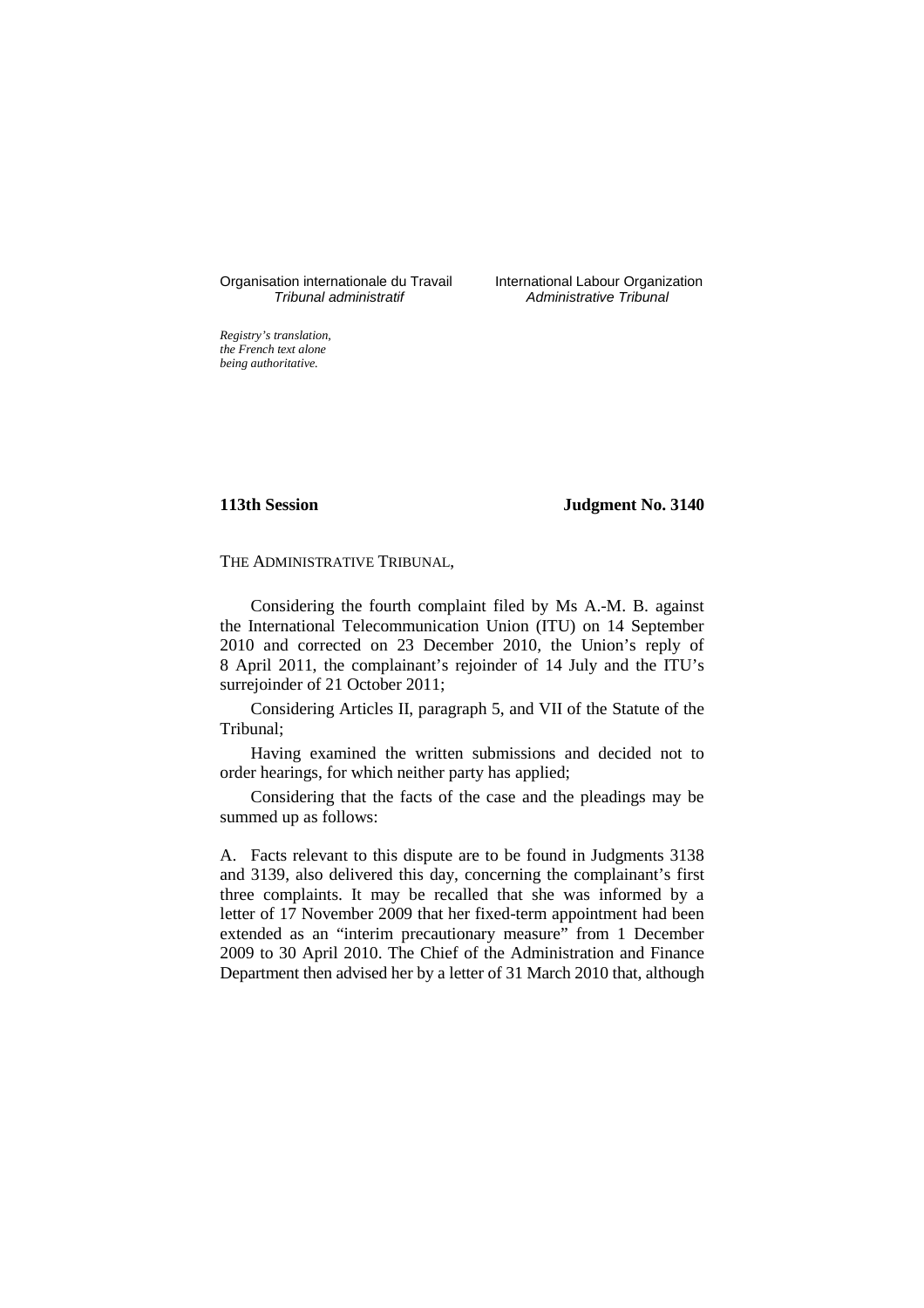the Secretary-General had decided not to pursue the disciplinary proceedings concerning her, he had decided not to renew her contract when it expired.

In a memorandum dated 28 April 2010 the complainant explained to the Secretary-General that, in her opinion, the abandonment of disciplinary proceedings constituted a "change in circumstances" warranting a review of the decision of 17 November 2009, and she asked him to "bring the length of [her fixed-term] appointment into line with Staff Rule 4.14.2", which stipulates that an appointment of this kind is for one year or more. In a letter of 16 June 2010, which constitutes the impugned decision, the Chief of the Administration and Finance Department told the complainant that her interpretation of the aforementioned provision was manifestly wrong, since it was plain that only the initial fixed-term appointment must be for one year or more, whereas extensions could be for a shorter period if, as in her case, in his view, "unsatisfactory performance justified appraisal in less than one year".

B. The complainant considers that, as she was not invited to express her views prior to the adoption of the decision to extend her fixed-term appointment for five months only on the grounds that her performance was allegedly unsatisfactory, this decision is tainted with a major procedural flaw. With regard to the breach of Staff Rule 4.14.2, she submits that, if the Secretary-General had wished to draw a distinction between the duration of an initial fixed-term appointment and that of any extensions thereof, provision would have had to be made for such differentiation in the Staff Rules.

The complainant asks the Tribunal to set aside the impugned decision, to order the ITU to extend her appointment for at least one year as from 1 December 2009 and to "restore all her rights during that period". She also claims compensation for the material injury suffered and interest on the sums due, compensation for moral injury and costs in the amount of 6,000 euros.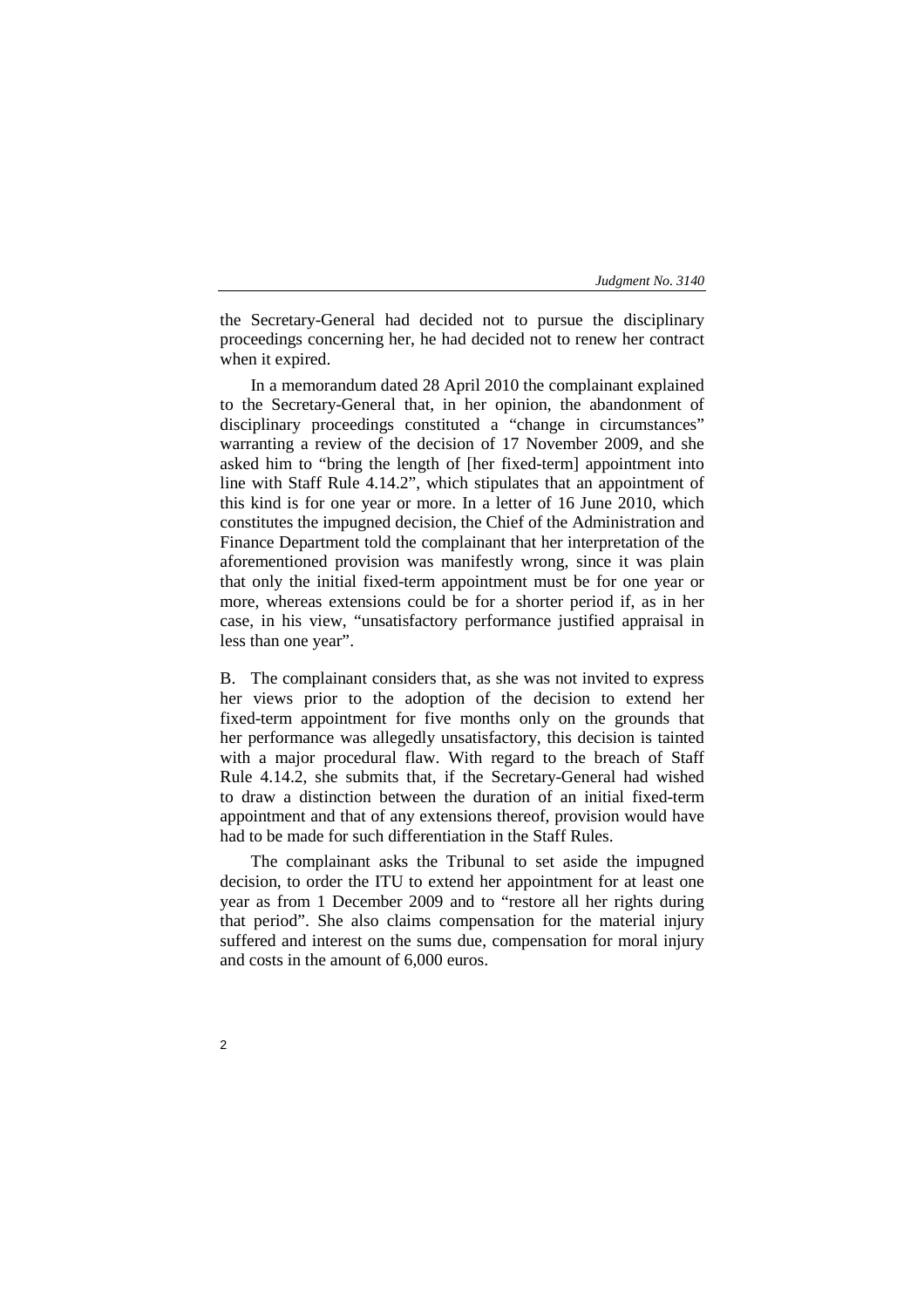C. In its reply the ITU, relying on Judgment 1244, recalls that a complaint is irreceivable under Article VII, paragraph 1, of the Statute of the Tribunal, if the internal appeal preceding it was itself irreceivable because it breached rules of procedure. It submits that this is the case here: the complaint is time-barred because the complainant did not submit her request for a review of the decision of 17 November 2009 within six weeks of the notification of that decision, in breach of Staff Rule 11.1.1(2)(a). In its view, that decision and the abandonment of disciplinary proceedings are "two quite separate measures". This abandonment does not therefore constitute a new fact warranting a departure from the time limit for lodging an appeal.

On the merits, the Union maintains that Staff Rule 4.14.2 can only be construed as requiring that the duration of an initial fixed-term appointment be not less than one year, for if the authors of the rules had wished to establish a minimum length for possible extensions, they would have done so, whereas the rules stipulate that such an appointment may be extended "under the conditions set by the Secretary-General", who thus has a discretion in this regard.

D. In her rejoinder the complainant, relying on Judgment 2868, argues that, since the ITU did not object to her request for review of 28 April 2010 when it was submitted, it cannot now claim that it was submitted out of time. Subsidiarily, she contends that the decision of 16 June 2010 constitutes a new decision based on new grounds, which she was entitled to challenge directly before the Tribunal.

E. In its surrejoinder the Union maintains its position in full. It argues that the decision of 16 June 2010 dismissed the request for review of 28 April 2010 and cannot be regarded as a new decision. It adds that, even if that decision did not expressly state that the request was time-barred, this was clearly one of the reasons for its rejection.

3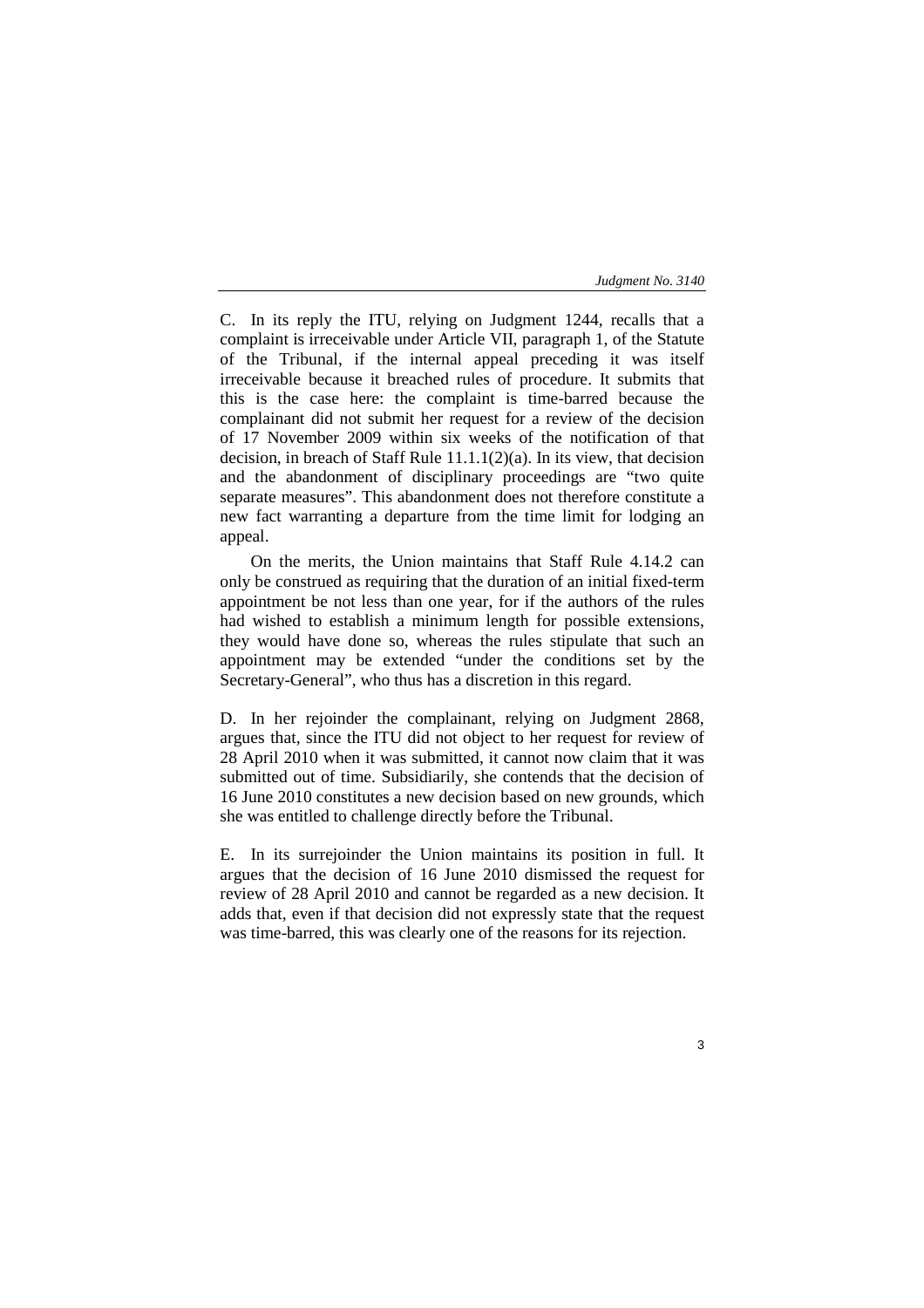## CONSIDERATIONS

1. The complainant, who was suspended from duty as from 4 September 2009, was informed by a letter of 17 November 2009 that her fixed-term appointment was being extended for only five months as from 1 December. On 31 March 2010 the Chief of the Administration and Finance Department informed her that the Secretary-General had decided not to pursue the disciplinary proceedings concerning her and not to extend her appointment beyond 30 April 2010.

2. In a memorandum of 28 April 2010 the complainant asked the Secretary-General to review the decision of 17 November 2009. The Secretary-General rejected her request on 16 June 2010. That is the decision impugned before the Tribunal.

3. The Union draws attention to the fact that, according to the Tribunal's case law, if an internal appeal is irreceivable because rules of procedure have been breached, the complaint filed with the Tribunal is also irreceivable under Article VII, paragraph 1, of its Statute. It submits that this is the case here, as the complainant, who was still in the ITU's service when she was notified of the decision of 17 November 2009, did not submit a request for a review of that decision within the six-week time limit laid down in Staff Rule 11.1.1(2)(a).

It is clear from the evidence that the complainant was acquainted with the contents of the decision of 17 November 2009 on 23 November 2009 at the latest, this being the date on which she signed the extension of her contract until 30 April 2010. As she did not challenge that decision within the six-week time limit laid down in the aforementioned provision, it has become final.

4. It is well established in the case law that a staff member concerned by an administrative decision which has become final may ask the Administration to review it where some new and

4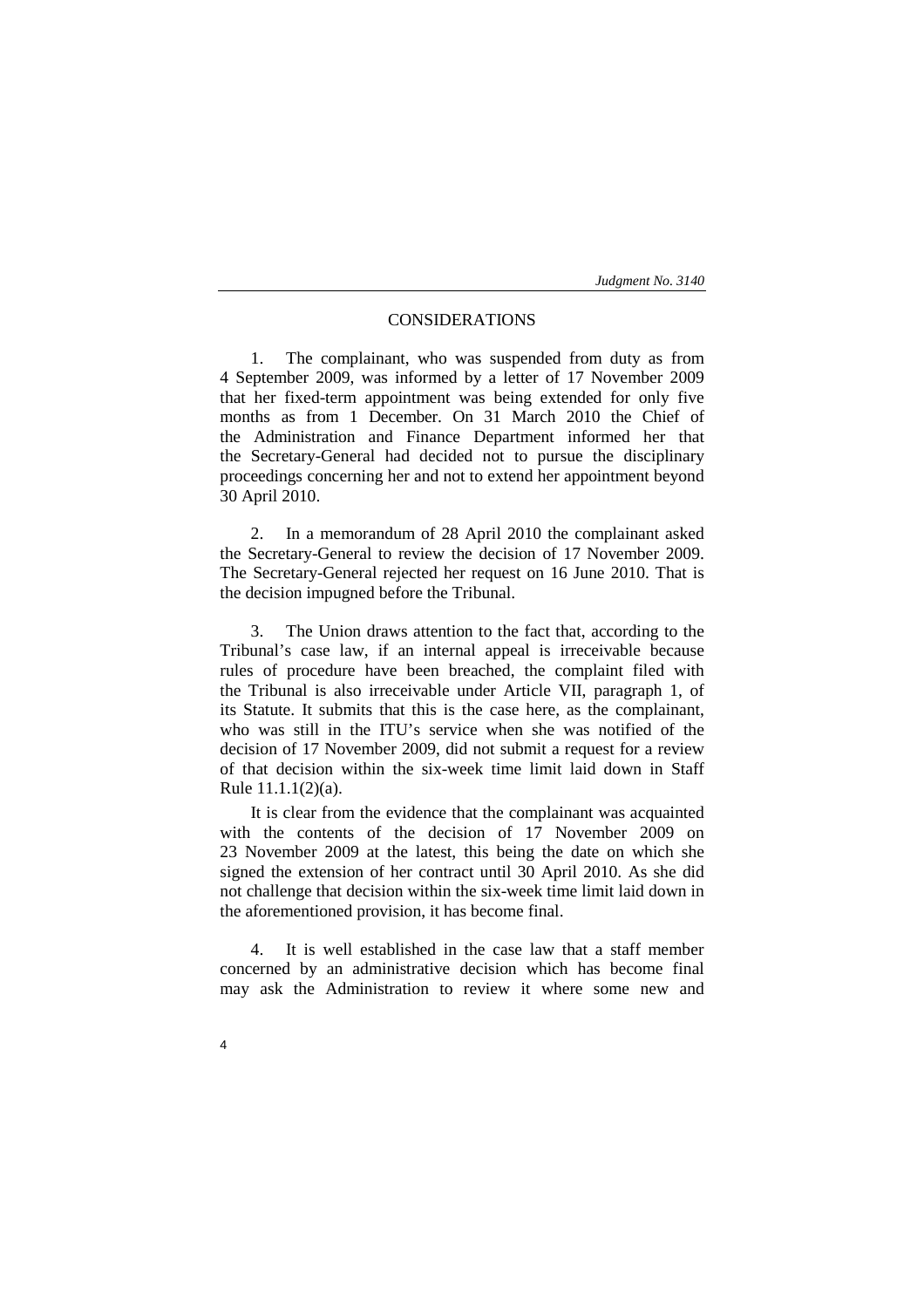5

unforeseeable fact of decisive importance has occurred since the decision was taken, or where he or she is relying on facts or evidence of decisive importance of which he or she was not and could not have been aware before the decision was taken (see Judgments 676, under 1, 2203, under 7, and 2722, under 4).

In her memorandum of 28 April 2010 the complainant submitted that the decision to abandon disciplinary proceedings, of which she had been informed by the letter of 31 March 2010, constituted a "change in circumstances" warranting a review of the decision of 17 November 2009.

5. This raises the question of whether the decision of 31 March 2010 constitutes a "new and unforeseeable fact of decisive importance" that occurred after the decision of 17 November 2009 was taken.

In order to reply to this question, these decisions must be placed in their respective contexts. When the decision of 17 November 2009 was taken, disciplinary proceedings were under way. In those circumstances, the extension of the complainant's appointment could be no more than an interim precautionary step pending the possible adoption of a disciplinary measure. In view of the precarious situation entailed by the extension of her appointment for five months, the complainant could not be unaware that the Union would take a final decision on her case during that period and would come to a conclusion as to whether a disciplinary measure should be imposed on account of the misconduct with which she was charged, or even whether it should retain her services. She therefore had sufficient information to submit a request for review within the six-week time limit.

The decision of 31 March 2010 did not shed a different light on that of 17 November 2009. It was plain that either of the abovementioned solutions might be chosen. The decision of 31 March 2010 did not therefore constitute a new and unforeseeable fact of decisive importance warranting a departure from the prescribed time limit within which the complainant had to submit her request for review of the decision of 17 November 2009.